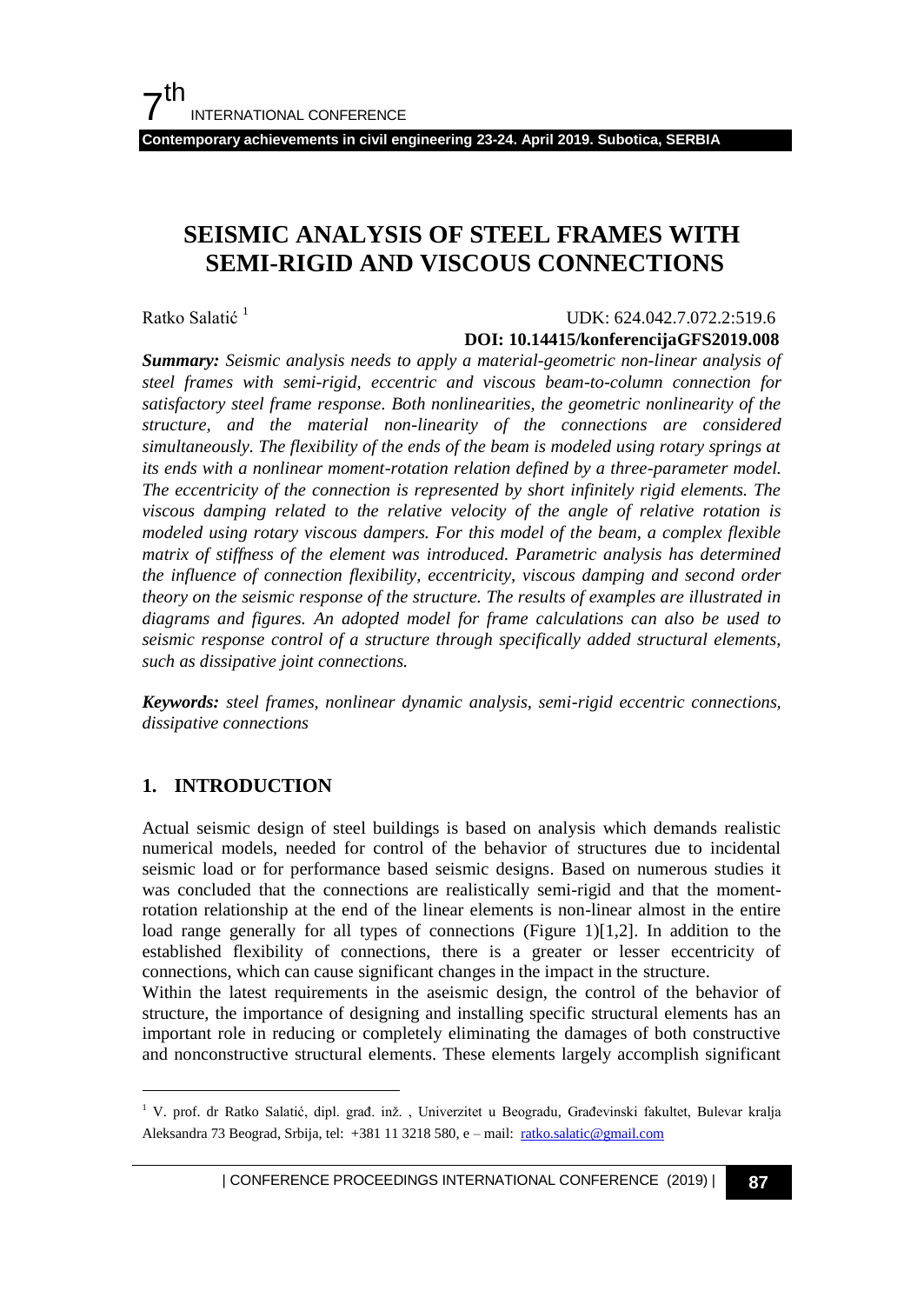## 7. МЕЂУНАРОДНА КОНФЕРЕНЦИЈА

#### **Савремена достигнућа у грађевинарству 23-24. април 2019. Суботица, СРБИЈА**

energy dissipation that is passed on to the system by the system in seismic load, and thus protect other structural elements from damage [3].



*Figure 1. Relation Moment-Rotation for different type of beam-column connections[4]*

The subject of this paper is the seismic material-geometric non-linear analysis of steel frames with semi-rigid, eccentric and viscous beams-column connections. Considerations can also be implemented in systems for controlling the behavior of the structure through specifically added structural elements, such as nodal dissipative connections. Special attention is also paid to the effects of second-order theory, which can be crucial for flexible structures such as steel frame systems. In this way, the work includes nonlinearities, the geometric nonlinearity of the structure, and the material nonlinearity of the connections, which were considered simultaneously. The material non-linearity of the problem occurs only in the connections of the beam elements, while all other parts of the system are considered in the domain of elastic behavior and in this way a substantial rationalization and design efficiency has been achieved, which is applicable as such in standard engineering calculations.

As a result of the presented numerical model of seismic analysis and the type of the structure behavior control, the corresponding parametric analysis carried out.

## **2. BEAM ELEMENT WITH SEMI-RIGID, ECCENTRIC, VISCOUS, BEAM-TO-COLUMN CONNECTIONS**

A beam element with semi-rigid, eccentric and viscous damping beam-to-column connections is shown in (Figure 2). The semi-rigid (flexible) connections are modelled with nonlinear rotational springs at beam ends. The assumption is that the only the influence of bending moment on the connection deformation is considered, while the influences of axial and shear forces are neglected. The spring element is assumed as mass-less and dimensionless. The eccentricity is modelled by short infinitely stiff elements whose lengths are  $e_1$  and  $e_2$ . The linear viscous damping at nodal connections are represented by dashpots acting at beam ends [5].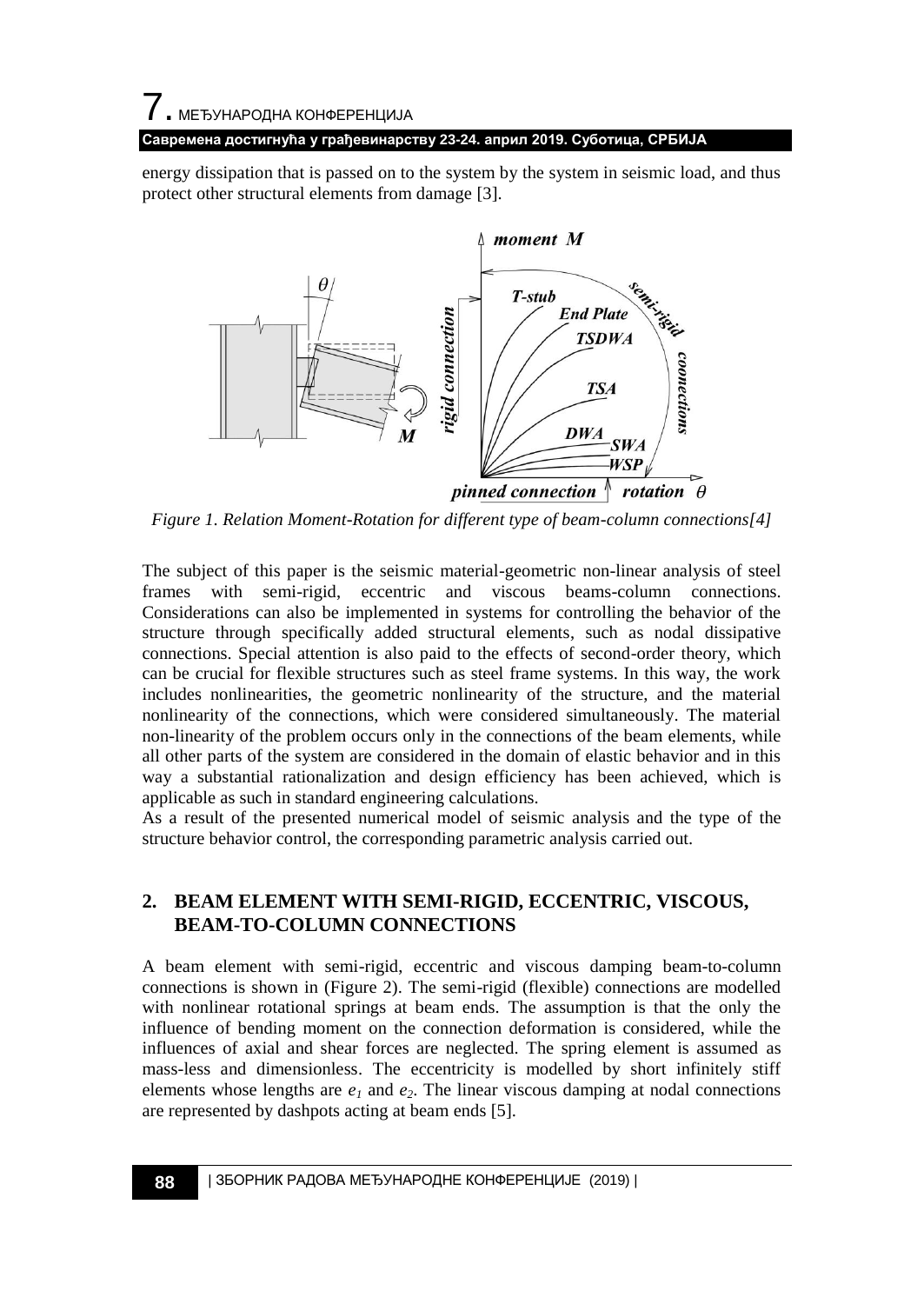#### 7 th INTERNATIONAL CONFERENCE

**Contemporary achievements in civil engineering 23-24. April 2019. Subotica, SERBIA**



*Figure 2. a) Beam element with semi-rigid eccentric and viscous connections b) Assumed form of element deformation [5]*

Primary unknowns are the joint displacements and rotationse, while displacements and rotations of the beam ends are eliminated as has been shown in [5]. Consequence is that the number of degrees of freedom remain the same as for the standard beam element with fully rigid connections. The function describing vertical displacement  $v(x)$  for the element with flexible eccentric connections, is written in the form related to interpolation function matrix and nodal displacements vector:

$$
v(x) = \mathbf{N}(x)(\mathbf{I} + \mathbf{G})\mathbf{q} = \widetilde{\mathbf{N}}(x)\mathbf{q}
$$
 (1)

where  $N(x)$  denoting the matrix of interpolation functions obtained based on the analytical solutions of the second order analysis equations [6], **q** element nodal displacement vector,  $\tilde{N}$  corrected matrix of interpolation functions and **G** is correction matrix:

$$
\mathbf{G} = \frac{1}{\Delta} \begin{bmatrix} 0 & \Delta e_1 & 0 & 0 \\ g_{21} & g_{22} & g_{23} & g_{24} \\ 0 & 0 & 0 & -\Delta e_2 \\ g_{41} & g_{42} & g_{43} & g_{44} \end{bmatrix}
$$
(2)

Elements of correction matrix **G** depends on coefficients  $g_{ij}$  and eccentricities  $e_l$  and  $e_2$ . Coefficients  $g_{ii}$  are the functions of nondimensional rotational stiffness in node *i* and node *j*  $(g_i=EL/lk_i; g_j=EL/lk_i)$ . Stiffness matrix for the beam element with flexible eccentric connection can be obtained through the total potential energy (Eq. 3), axial, flexural and with aditional potentional strain energy of the springs *(Us).*

$$
U = U_a + U_f + U_s \tag{3}
$$

Based on these considerations of stiffness matrix of beam element can be expressed as a sum of three stiffness matrices: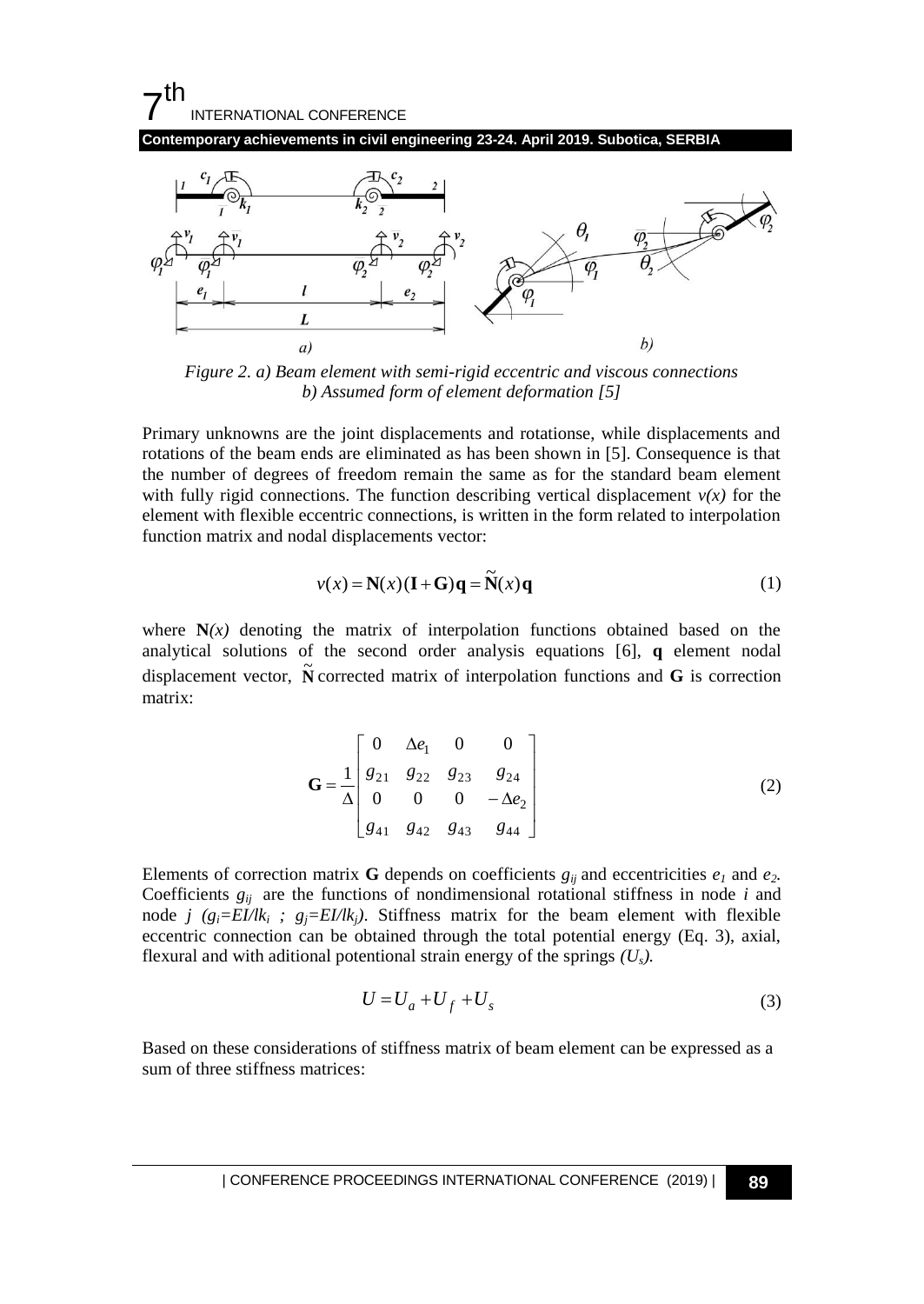## 7. МЕЂУНАРОДНА КОНФЕРЕНЦИЈА

**Савремена достигнућа у грађевинарству 23-24. април 2019. Суботица, СРБИЈА**

$$
\mathbf{k} = \mathbf{k}_{II} + \mathbf{k}_{ef} + \mathbf{k}_{s}
$$
 (4)

where matrix  $\mathbf{k}_I$  denoting beam stiffness matrix with the rigid connections according to the second-order analysis, **k***ef* correction matrix which takes into a account the effects of flexibility and eccentricity and **k***<sup>s</sup>* stiffness contribution part which depends on rotational stiffness of nodal springs:

$$
\mathbf{k}_{H} = EI \int_{0}^{l} \left[ (\mathbf{N}''(x))^{T} \mathbf{N}''(x) \right] dx
$$
 (5.1)

$$
\mathbf{k}_{ef} = \mathbf{G}^T \mathbf{k}_H + \mathbf{k}_H \mathbf{G} + \mathbf{G}^T \mathbf{k}_H \mathbf{G}
$$
 (5.2)

$$
\mathbf{k}_s = \overline{\mathbf{G}}^T \mathbf{C} \overline{\mathbf{G}} \tag{5.3}
$$

The explicit form of matrices  $\bf{G}$  and  $\bf{C}$  can be found in [5].

## **3. ELEMENT MASS AND DAMPING MATRICES**

Assuming that the mass density  $\rho$  is constant, the element consistent mass matrix **m** can be given in a form:

$$
\mathbf{m} = \int_{V} \rho \, \widetilde{\mathbf{N}}^{T}(x) \, \widetilde{\mathbf{N}}(x) dx \tag{6}
$$

where  $\tilde{N}(x)$  is the matrix of corrected shape functions defined by Eq. (1). After substitution of Eq. (1) into Eq. (6), the consistent element mass matrix, for the proposed element beam with flexible eccentric connections, can be written as sum  $\mathbf{m} = \mathbf{m}_o + \mathbf{m}_{ef}$ , where:

$$
\mathbf{m}_o = \int_V \rho \mathbf{N}^T(x) \mathbf{N}(x) dx \qquad \mathbf{m}_{ef} = \mathbf{G}^T \mathbf{m}_o + \mathbf{m}_o \mathbf{G} + \mathbf{G}^T \mathbf{m}_o \mathbf{G} \tag{7}
$$

In the above relations,  $\mathbf{m}_o$  denotes conventional mass matrix for the beam element with constant cross section and  $\mathbf{m}_{ef}$  denotes the mass correction matrix.

Rotational viscous dashpots are attached at beam ends (Figure 2), and as consequence the total moment at each nodal connection  $(i=1,2)$  depends on term of relative rotation  $\theta$ between beam end and column and term of relative angular velocity  $\dot{\theta}(t)$  as:

$$
M_i(t) = k_i \theta_i(t) + c_i \dot{\theta}_i(t) , \quad i = 1, 2'
$$
 (8)

where  $k_i$  and  $c_i$  are rotational spring stiffness and rotational viscous damping coefficients, while dot over the symbols denotes differentiation with respect to time. The tangent or secant form of the above relation may be written if non-linear springs and dashpots are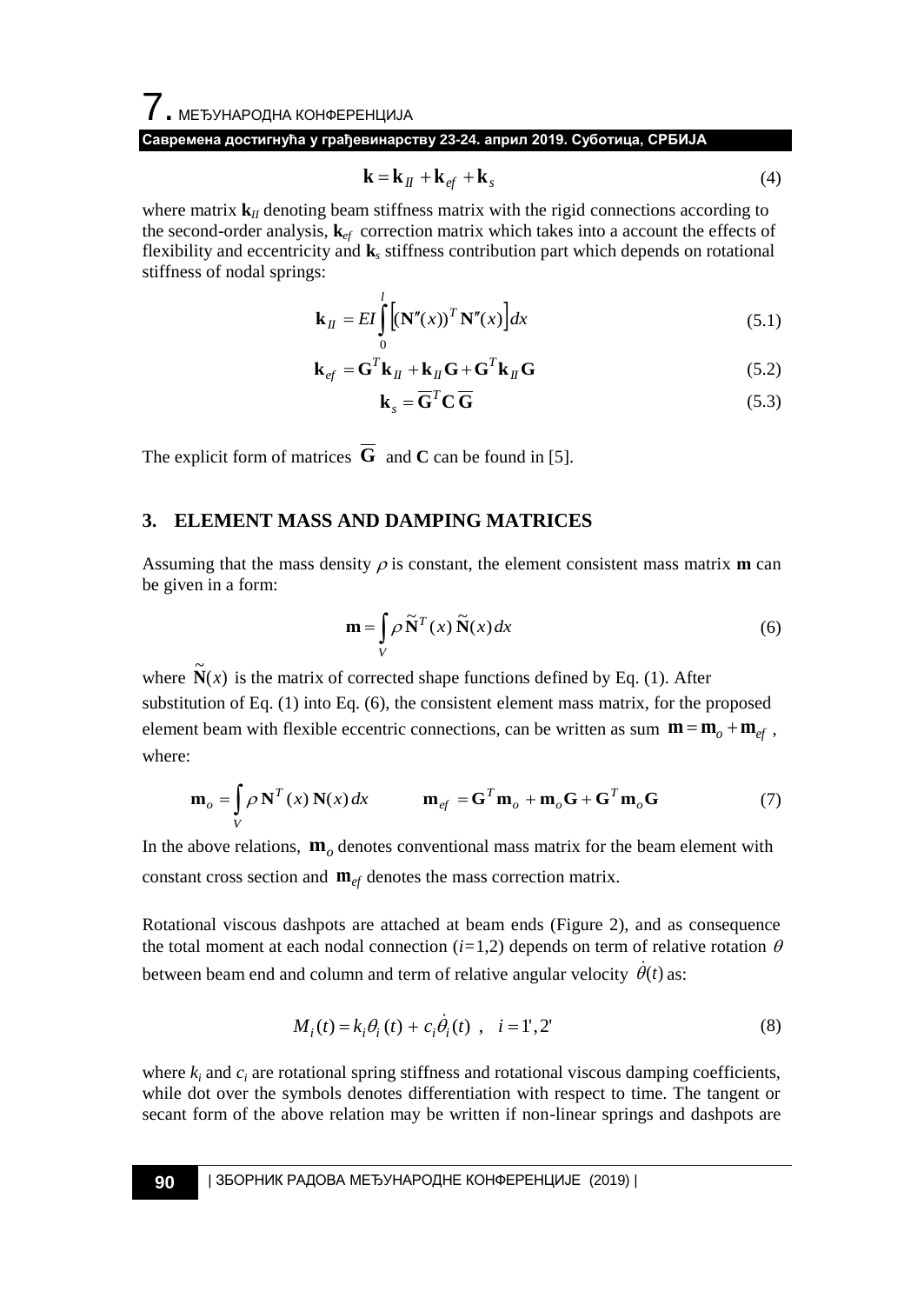#### 7 th INTERNATIONAL CONFERENCE

#### **Contemporary achievements in civil engineering 23-24. April 2019. Subotica, SERBIA**

considered. In the case of periodic response with circular frequency  $\omega$  the following relation between the amplitudes may be derived [7]:

$$
M_{i(0)} = k_i^* \dot{\theta}_{i(0)} \quad i = 1', 2' \quad k_i^* = \frac{M_i(t)}{\theta_i(t)} = k_i + i \omega c_i \quad , \quad i = \sqrt{-1} \quad \theta_i(t) = \theta_{i(0)} e^{i\omega t} \tag{9}
$$

where complex flexural stiffness  $k_i^*$  of the connection is defined as the ratio between moment and relative rotation amplitudes. After the elimination of relative end rotation vector  $\mathbf{\theta}(t)$ , the relation for end nodal forces  $\overline{\mathbf{R}}$  transforms to:

$$
\overline{\mathbf{R}}(t) = \overline{\mathbf{k}}^* \overline{\mathbf{q}}(t) \tag{10}
$$

where matrix **k**<sup>\*</sup> is a complex flexural stiffness matrix of uniform beam with flexible connection according to the linear or second order analysis, including both flexible and viscous phenomena..

Expanding the elements of the dynamic stiffness matrix in series with respect to the circular frequency  $\omega$  and neglecting higher terms than the third order, the following expansion is obtained in the decomposed form:

$$
\mathbf{k}^* = \mathbf{k} + i \omega \mathbf{c} - \omega^2 \mathbf{m} \tag{11}
$$

where **k** is the static stiffness matrix, **c** the damping matrix and **m** the mass matrix for the uniform beam with flexible springs and dashpots at its ends[7].

The proposed viscous damping at beam ends causes that viscously damped system does not satisfy Caughey and O"Kelly"s condition [8]. The response of a multi-degree-offreedom system cannot be expressed as a linear combination of its corresponding modal responses. So, the system is non-classically damped and it generally has complex valued natural modes. It is necessary to explain physical interpretation of solutions represented by complex conjugate pairs of characteristic values. In order to establish the relationship between coefficient  $c_i$  of viscous damping in joints and modal relative damping factor  $\zeta_k$ for *k* mode shape, a specific procedure has to be introduced. Based on the parametric study, the relationship between coefficient  $c_i$  of viscous damping in joints and modal pseudo relative damping factor  $\overline{\zeta}_i$  for *i* mode shape can be obtained [4].

## **4. MODELLING OF NON-LINEAR SEMI-RIGID CONNECTION**

A large number of experimental results have shown that the connection moment-rotation relationships are non-linear over the entire range of loading for almost all types of connections [9,10,11]. To describe connection behavior numerous different mathematical models have been proposed during last three decades. In presented procedures the three parameter power, model proposed by Richard and Abbott [12] and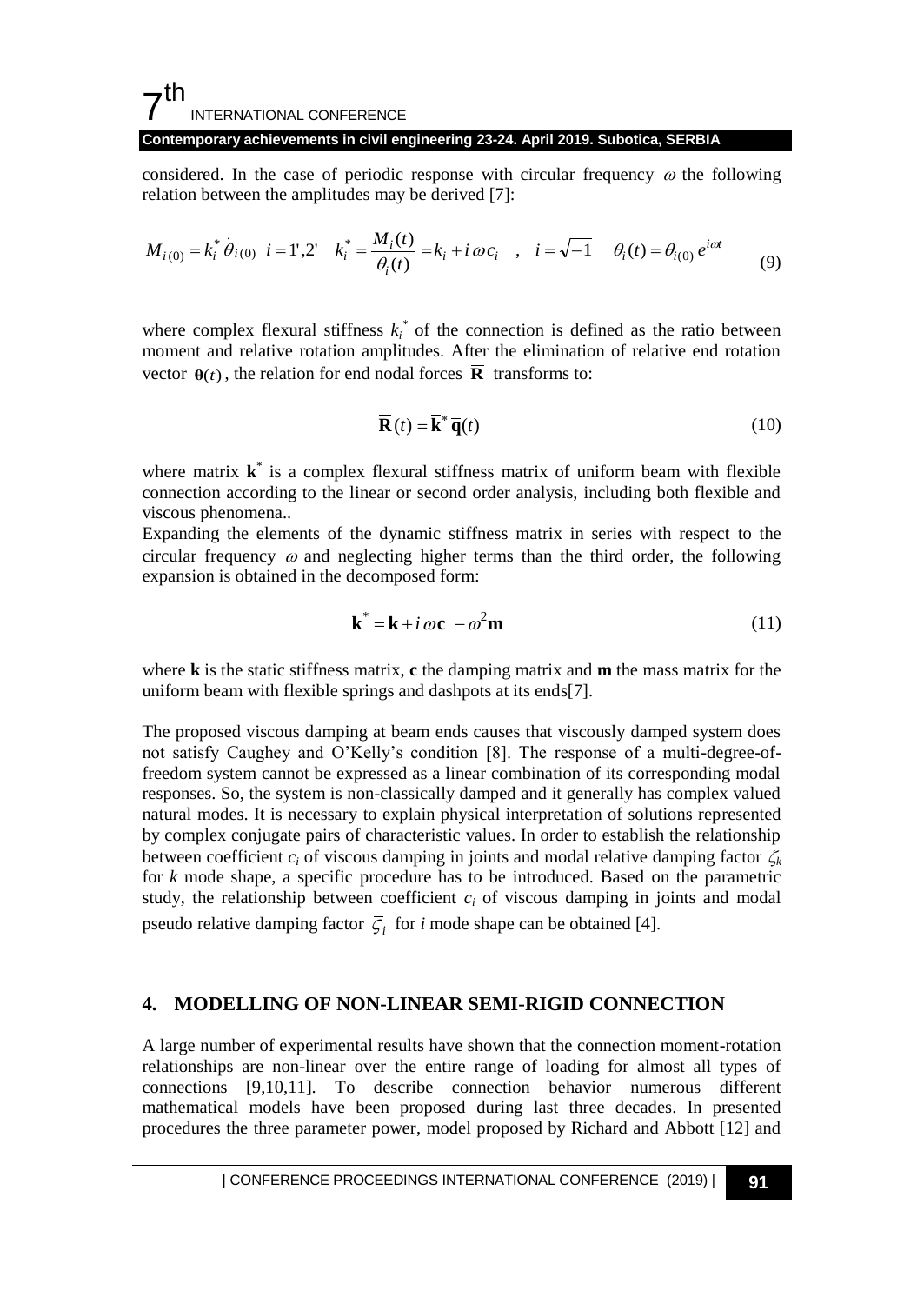# 7. МЕЂУНАРОДНА КОНФЕРЕНЦИЈА **Савремена достигнућа у грађевинарству 23-24. април 2019. Суботица, СРБИЈА**

Kishi et al. [13] is adopted to represent moment-rotation behavior of the connection under monotonic loading (Figure 3a). Three parameter power non-linear model can be given in a form:

$$
M = \frac{k_o \theta}{\left[1 + (\theta/\theta_o)^p\right]^{\frac{1}{p}}}
$$
(12)

where  $k_o$  initial connection stiffness, *p* shape parameter,  $\theta_o = M_u / k_o$  reference plastic rotation and  $M_u$  is ultimate moment capacity of the beam-to-colum connection.



*Figure 3. a) Three parameter power model; b) Independent hardening hysteresis model*

The independent hardening model was adopted to simulate the inelastic connection behavior under cyclic loading. In this model, the caracteristics of connections are assumed to be unchanged through the loading cycles. The moment-rotation curve under the first cycle of loading unloading and reverse loading remain unchanged under the repetititon of loading cycles. The skeleton curve used in the model was obtained from three parameter power model. The cyclic moment-rotation curve based on this model is shown in Fig. 3b as a numerical result of connection's hysteresis behaviour. The independent hardening model is simple and easily applicable to all types of steel frames connection models. This model is defined in detail in [14,15].

The advantage of this non-linear model is in a clear formulation with the physical meaning of the parameters that can be simply experimentally obtained.

## **5. P-DELTA EFECTS**

If the equations of equilibrium are placed on a deformed structure, the P-Delta term appears in the equation. The size of this product, in relation to other members in the equation, determines whether the design should be implemented on the theory of the first or second order theory. The product P-Delta can also be significant if only one of the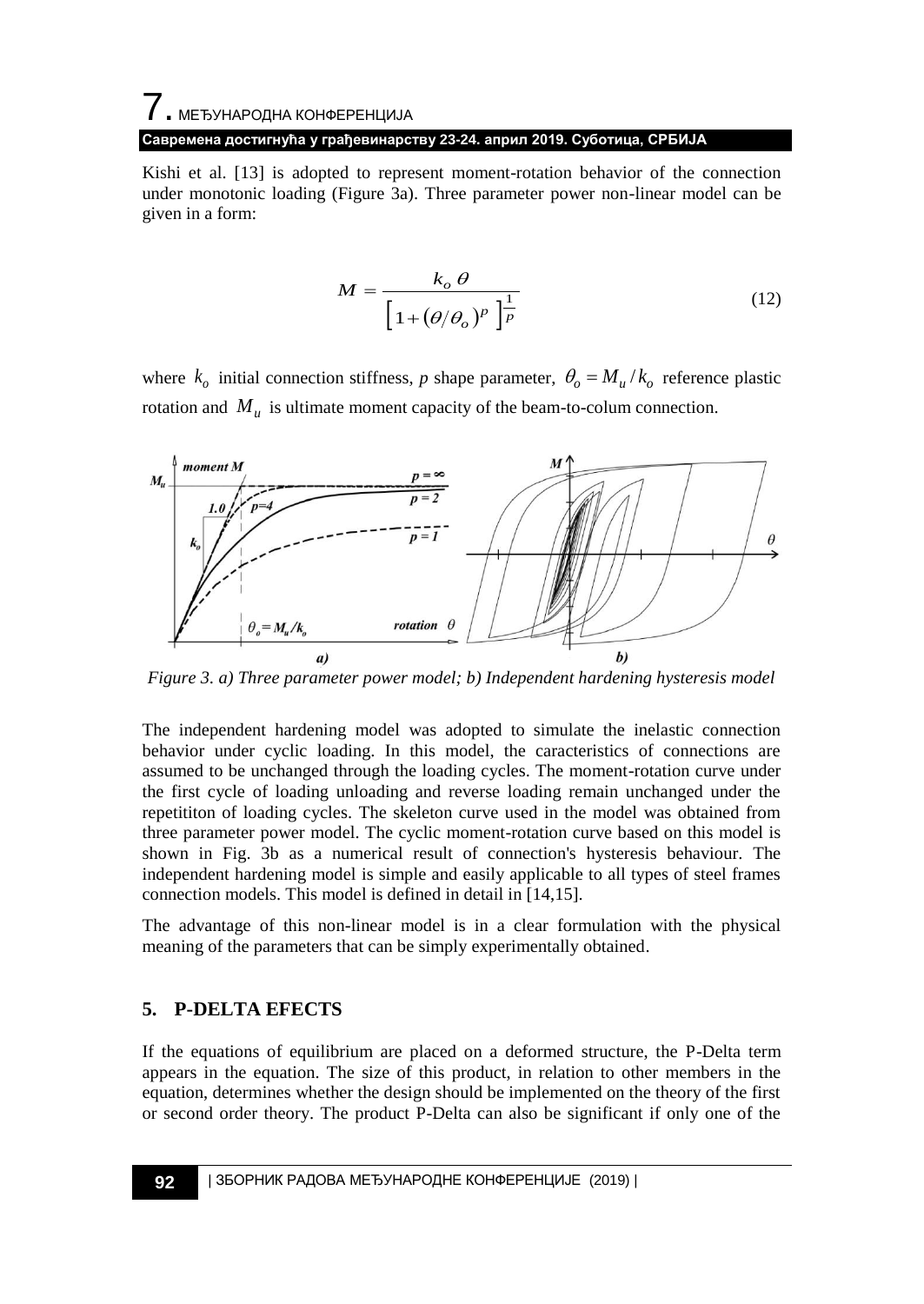## $7<sup>th</sup>$ INTERNATIONAL CONFERENCE

#### **Contemporary achievements in civil engineering 23-24. April 2019. Subotica, SERBIA**

factors is large enough, that is, when the movement is small and a large axial force, or when the axial force is small and the movement is large. In such cases, the influence of the axial force on the transverse deformation cannot be neglected, so the calculation must be carried out using the second-order theory, that is, through the P-Delta analysis. It is a form of geometric nonlinear analysis in which it is assumed that the displacements are large, and that the deformations and rotations are of small size.

By introducing axial forces into a design in this way, the structure characteristics change, and the elements of the axial forces are decrees the flexural stiffness and the tensile elements become stiffer. The P-Delta effect is expressed in high-rise buildings, and significantly increases the effective shear force on each floor. This analysis is important in determining the effect of gravitational load in simultaneous action with horizontal forces such as wind forces and seismic forces. Dynamic structural calculation using the second-order theory is required in the case of extremely strong earthquakes, and especially in flexible structures (such as, for example, unbraced frame systems with semi-rigid connections). This is also provided for by certain standards and regulations such as Eurocode 8, AISC (1994) and ACI (1995).

The process of calculation the P-Delta analysis for the given vertical and horizontal load has iterative character, which can significantly increase the calculation time, which is particularly unfavorable in the dynamic analysis. First, it is necessary to carry out a design to estimate the axial force in the structure, and then with these forces calculates the stiffness of the system and determines the deformation and the internal forces. Obtained axial forces differ from those originally estimated, so additional iterations are required, as long as in successive iterations, the difference in force intensity and deformation does not become small enough, or less than the accepted accuracy.

The impact of large displacements can also be considered using another approach. The effects of a significant change in the deformed shape can be taken into account by determining the unbalanced load due to the large displacement of the element nodes at the end of each time step of integration. An unbalanced load is transmitted as a corrective load in the next step of time integration. A more accurate result can be obtained if a change in the geometric stiffness matrix is determined in each change in the axial force in the element. It can also be applied at the same time by changing the geometric stiffness matrix and corrective load [4].



*Figure 4. Effects of static and dynamic loads in seismic analysis*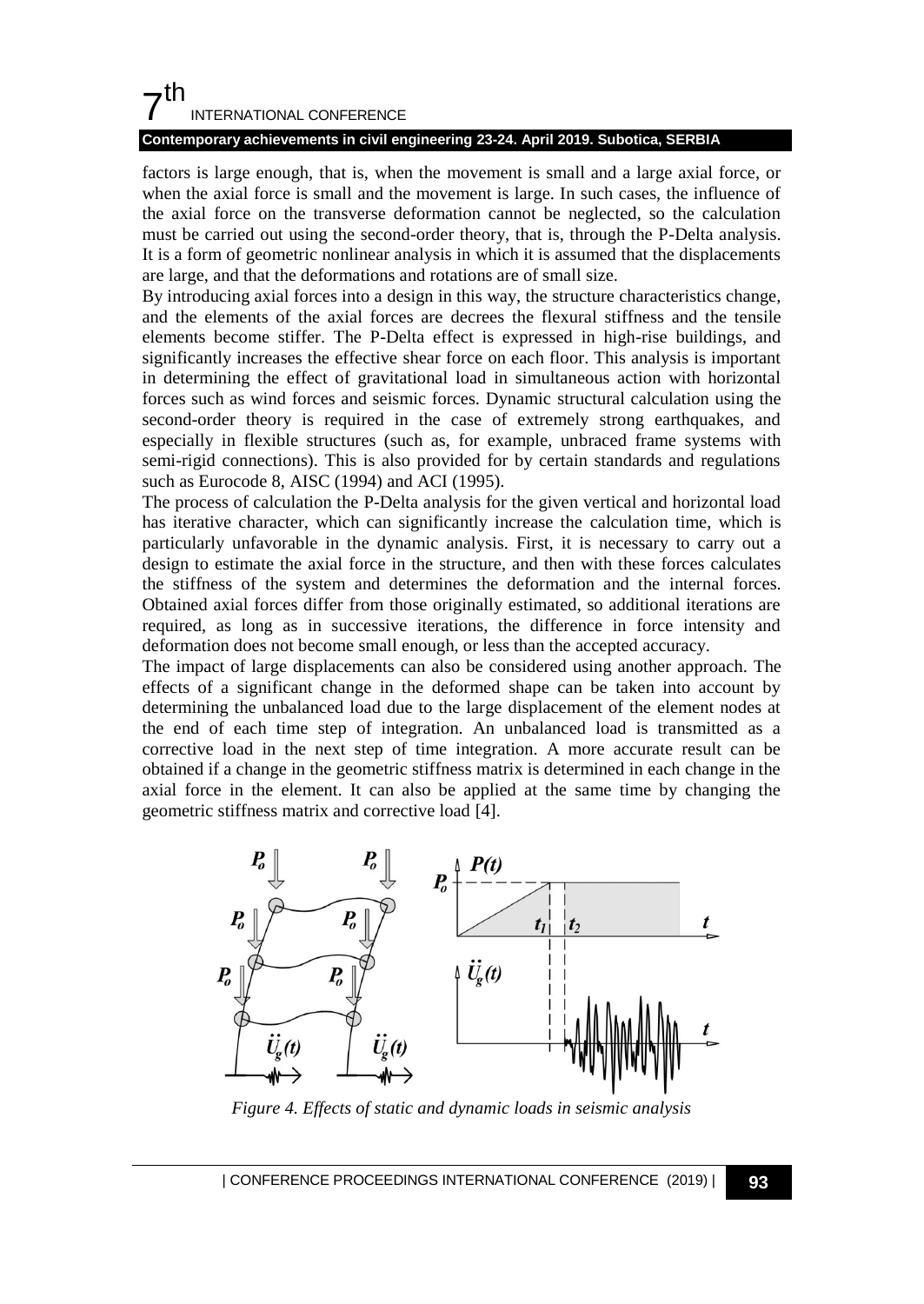# 7. МЕЂУНАРОДНА КОНФЕРЕНЦИЈА

## **Савремена достигнућа у грађевинарству 23-24. април 2019. Суботица, СРБИЈА**

For conventional frame systems, which often occur in buildings, there are two types of load: static and dynamic. The static load, which is usually gravitational only, is applied to the structure before the earthquake, and it leads the structure into a deformed equilibrium position. After that, due to the fact an earthquake occurs in the appearance of inertial forces, most of which are usually the most significant horizontal inertial forces. They cause horizontal displacement, which result in the occurrence of the P-Delta effect. In addition, horizontal forces also affect the change of axial forces in the elements. Therefore, the assumption of constant axial forces, strictly taking, there is no justification, since the change can amount to more than 50%. This means that the dynamic load can significantly affect the change in the value of the axial forces determined only on the basis of gravitational (static) load [16].

In order for both types of load to be considered simultaneously, and to apply the real axial force in the design, static loading should be treated as a dynamic one. The static load, in function of time t, can be represented in the form, which illustrates Figure 4.

Given the fact that the static load does not cause inertial forces, the value of loading time  $t_1$  should be such that the effects of force  $P_o$ , treating it as static or dynamic, are equal in the frames of the accepted accuracy. When the loading time  $t_1 \rightarrow \infty$ , or when the load is applied extremely slowly, only static influences are obtained. Otherwise, when  $t_1 \rightarrow 0$ , there is a effect that encounters influences due to step load. After time *t2*, for which it can be assumed that  $t_2 = 1.10 t_1$ , the dynamic load, ie the displacement of the supports starts to appear (Figure 4). In this way, a unique method of numerical integration of the equation of motion for both types of load can be applied.

## **6. SEISMIC ANALYSIS**

Numerical procedures in seismic analysis can be performed using equations of motion of a frame subjected to earthquake as a dynamic loading:

$$
\overline{\mathbf{M}}\ddot{\mathbf{U}} + \overline{\mathbf{C}}\dot{\mathbf{U}} + \overline{\mathbf{K}}\mathbf{U} = -\overline{\mathbf{M}}\ddot{\mathbf{U}}_g + \mathbf{F}
$$
 (13)

in which  $\overline{M}$  is the mass matrix,  $\overline{C}$  is viscous damping matrix and  $\overline{K}$  is static stiffness matrix for the system of structural elements. Dash above matrices denotes standard correspondent matrices are modified with correction matrix **G**. The time dependent vectors  $\ddot{\mathbf{U}}$ ,  $\dot{\mathbf{U}}$  and  $\mathbf{U}$  are the relative node accelerations, velocities and displacements respectively, while the vectors  $\ddot{\mathbf{U}}_g$  and **F** are ground accelerations and externally applied loads.

The equations of motions are integrated using step-by-step integration, with a constant acceleration assumption within each time step.

During the numerical integration of the equation of motion, the axial force in the elements changes, i.e. it is not constant. That results, a simple superposition of loads is not applicable in the geometric nonlinear analysis, so the problem needs to be defined in an incremental form.

Secant stiffness method is used to solve the nonlinear equations, that are nonlinear in terms of the displacements as well as the axial force. The solving procedure is very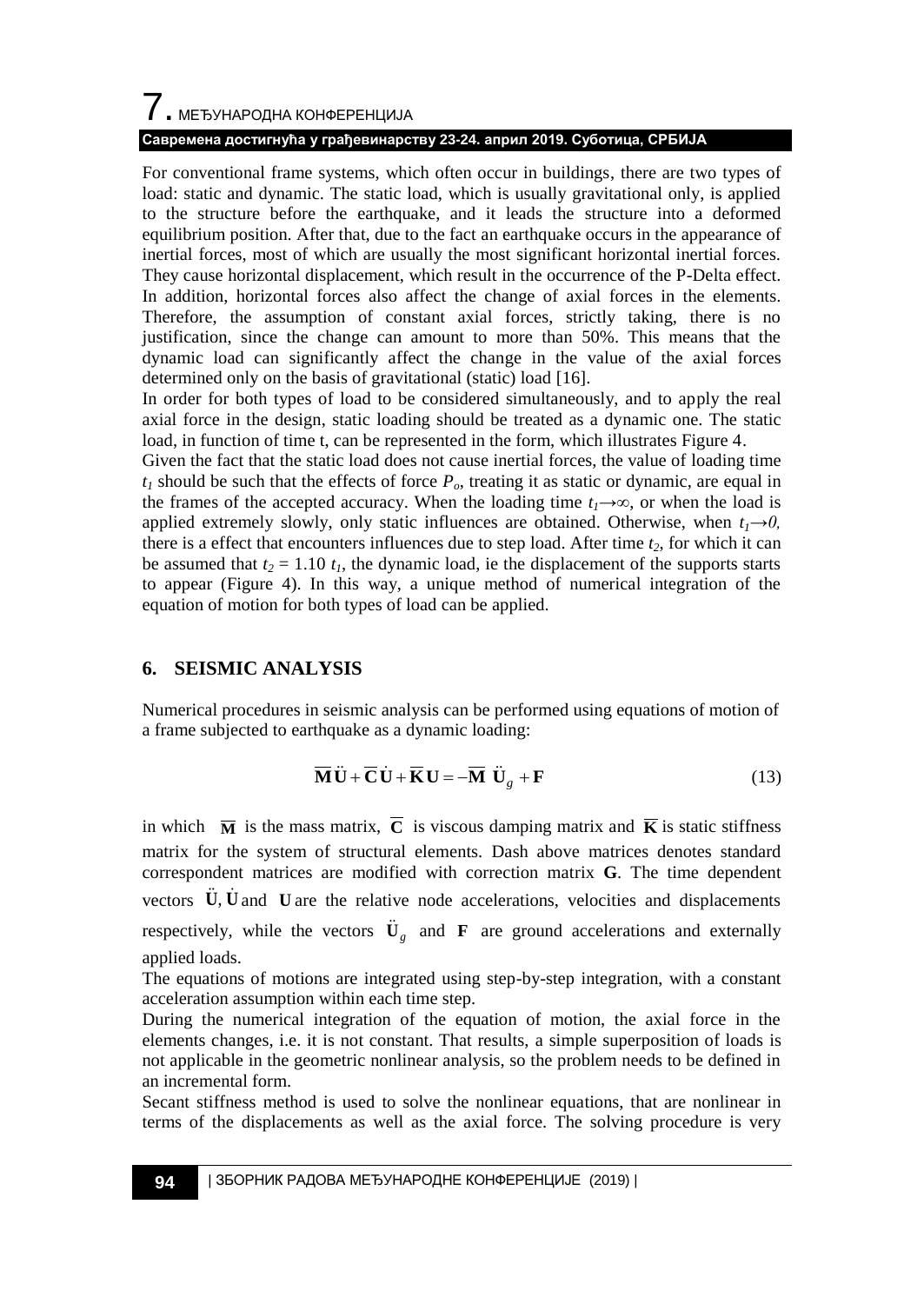## $7<sup>th</sup>$ INTERNATIONAL CONFERENCE

**Contemporary achievements in civil engineering 23-24. April 2019. Subotica, SERBIA**

applicable in computer software algorithm giving the convergent solutions for dynamic loadings. The load increment  $\Delta \mathbf{F}$  or  $\Delta \ddot{\mathbf{U}}_g$  is divided into a few smaller sub-increments in each time step to obtain faster convergence .



*Figure 5. Response of steel frame due to earthquake loading*

The incremental-iterative algorithm is based on evaluating secant stiffness matrix, which depends on the stiffness of connections, represented by slope of its moment-rotation curve at any particular moment value. The convergence is obtained when the differences between two consecutive cycles displacements at all joints reach the prescribed tolerance. The current connection stiffness becomes the starting connection stiffness for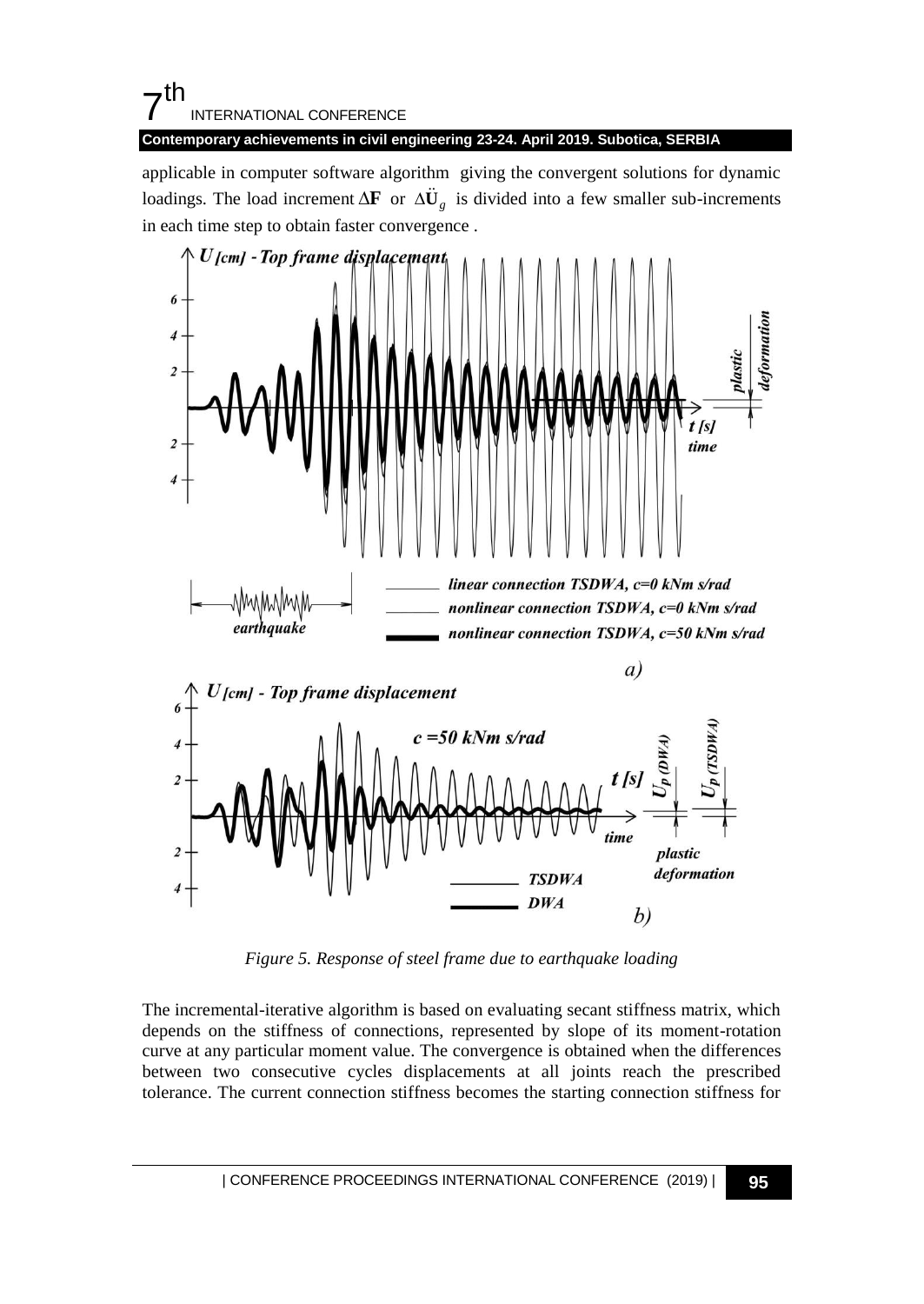# 7. МЕЂУНАРОДНА КОНФЕРЕНЦИЈА **Савремена достигнућа у грађевинарству 23-24. април 2019. Суботица, СРБИЈА**

the next load sub-increment. The convergent solutions for all load sub-increments are accumulated to obtain the total nonlinear response within time step [7].

Figure 5a ilustrates the responses of steel frames with semi-rigid and viscous beam-tocolumn connections for different level of damping in connections. Two curves (Figure 5b) are presented for two types of connections (Double Web Angle - DWA, Top and Seat Angle with Double Web Angle - TSDWA). The first of these connections are rather weak and the second is relatively stiff. The details of these connections can be found in [4]. On both diagrams, there is an evident irreversible plastic deformation as a consequence of significant seismic loading.

## **7. CONCLUSIONS**

In order to obtain as realistic an quality results in the seismic analysis of steel frames, the effects of flexible nonlinear and eccentric connections, the effects of viscous damping in connections, the effects of second-order theory effects and the effects of dissipative node connections are considered in detail. All of these effects are separately considered through parameter analysis to determine the influence of a particular parameter on the response of the system.

The role of the beam-column connection in steel frames is crucial for seismic analysis, given the fact that the connections were the most critical elements during the earthquake that had already happened. Obviously, it is nonlinear behavior of connections even for lower load levels and is especially evident in stronger seismic load.

In order for nonlinear seismic analysis to be rational, efficient and engineering acceptable, the concept of selective nonlinear behavior of the structure was adopted, ie. only certain elements of the structure are adopted non-linear behavior, while all other behavior of elements are in the domain of linear elasticity of the material. For steel frame systems it is also sufficient to consider only nodal connections as elements with nonlinear behavior.

It has been also established that it is necessary to take into account the flexibility of connections, because their ignorance will lead to results that are not close to the actual behavior of steel frames.

The eccentricity of the connection also has significance depending on the size and type of connection. It has been shown that even in frame systems with a small eccentricity, circular frequency will differ significantly depending on whether eccentricity is taken into account or not. Two effects, flexibility and eccentricity of the connection, contribute to changing the distribution of internal forces in the structural system.

Energy dissipation in nodes is usually an accompanying, side-by-side and beneficial appearance in the structure response. The paper proposes an approach to the dissipation of seismic energy in connections through dictated increased damping in connections. Numerical calculations have shown that in this way it is easy to control and limit the impacts in the structure, because a high level of reduction of maximum impacts is achieved.

It is known that the effect of geometric nonlinearity increases with increasing load, and it is even more significant in frames with flexible connections than in frames with rigid connections. Flexibility of connections and geometric nonlinearity, simultaneously and individually, have a significant impact on the analysis of frame behavior because they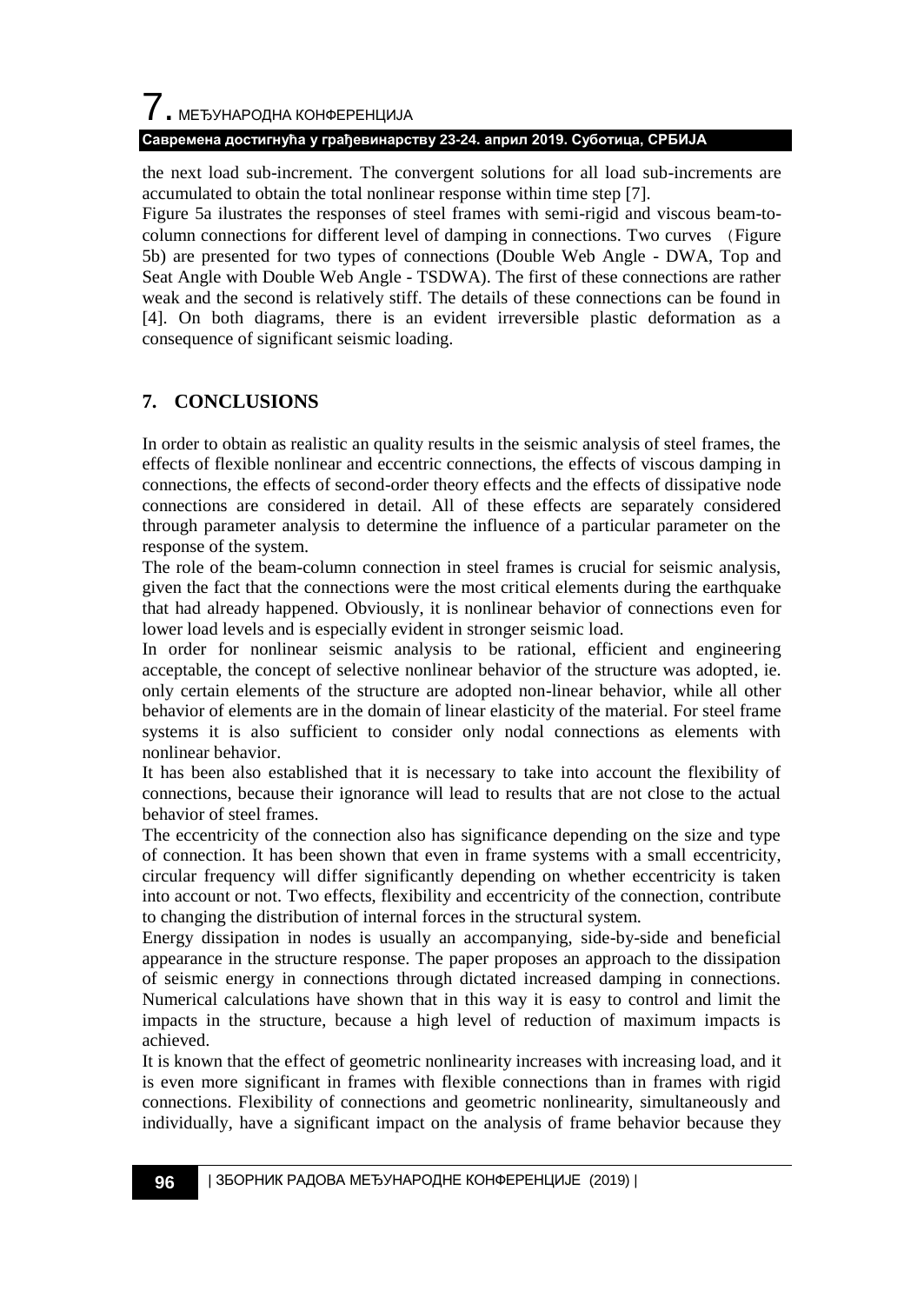## $7<sup>th</sup>$ INTERNATIONAL CONFERENCE

## **Contemporary achievements in civil engineering 23-24. April 2019. Subotica, SERBIA**

significantly influence on dynamic characteristics of the system. Comparing the methods of geometric non-linear analysis with constant and variable axial forces in a seismic calculation, it was concluded that in the orthogonal frames the procedure of constant axial forces gives completely satisfactory results, which is not the case in non-orthogonal frames, so it is necessary to apply the procedure to be taken into account the change of axial forces in the elements due to the seismic load effect.

The proposed presented modeling and procedures, based on the developed finite element of the frame structures, significantly enhance the quality of the analysis, and gives good opportunities for modeling the behavior of steel frame structures. The process is based on a numerical calculation that is simply applicable in the design using a computer and contributes to a more efficient and more accurate calculation of structures exposed to earthquake effects. In order to obtain reliable quantitative results in non-linear dynamic analysis it is necessary to have the support of appropriate experimental research (especially for hysteresis behavior for various loading and unloading cases), both in the field of steel beams-column and in the field of node energy dissipation [17].

## **REFERENCES**

- [1] Chen, W.F., Kishi, N., Komuro, M.: *Semi-rigid Connections Handbook*, J.Ross Publishing Inc.**2011**.
- [2] Chan, S.L., Chui, P.P.T.: *Nonlinear static and cyclic analysis of steel frames with semi-rigid connections*, Elsevier, **2000**.
- [3] Sekulovic, M., Salatic, R., Mandic, R.: Seismic analysis of frames with semi-rigid eccentric connections, *Twelfth Conference on Earthquake Engineering*, New Zealand, **2000.**, paper No. 273.
- [4] Salatic, R.: *Analiza i kontrola ponašanja čeličnih ramova pri dejstvu zemljotresa*, Doktorska disertacija, Gradjevinski fakultet u Beogradu, **2001.**
- [5] Sekulovic, M., Salatic, R. Nonlinear analysis of frames with flexible connections, *Computers and Structures*, **2001.**; vol.79 (11), pp 1097-1107.
- [6] Sekulovic, M., Malcevic, I.: Second order analysis of frame structures*, [Journal of](http://scholar.google.com/scholar?q=journal+of+theoretical+applied+mechanics&hl=sr&as_sdt=0&as_vis=1&oi=scholart)  [Theoretical Applied Mechanics](http://scholar.google.com/scholar?q=journal+of+theoretical+applied+mechanics&hl=sr&as_sdt=0&as_vis=1&oi=scholart)*, vol.20, pp. 209-234, **1994**.
- [7] Sekulovic, M., Salatic, R., Nefoska, M.: Dynamic analysis of steel frames with flexible connections, *Computers and Structures*, **2002.,** vol. 80(11), pp 935-955.
- [8] Caughey, T.H., O"Kelly, M.E.J.: Classical normal modes in damped linear dynamic systems, *Journal of Applied Mechanics*, ASME **1965**., vol. 32, pp 583-588.
- [9] Ivanyi, M., Baniotopoulos, C.C.: *Semi-Rigid Joints in Structural Steelwork*, Springer Verlag, Wien GmbH, **2000**.
- [10]Chen, W.F.: *Practical Analysis for Semi-rigid Frame Design*, World Scientific Publishing Co. Pte. Ltd, Singapore **2000**.
- [11]Faella, C., Piluso, V., Rizzano, G.:, *Structural Steel Semirigid Connections,: Theory, Design, and Software,* CRC Press, **1999**.
- [12]Richard, R.M., Abbott, B.J.: Versatile elastic-plastic stress-strain formula, *Journal of Engineering Mechanics Division*, ASCE **1975.**, vol. 101(EM4), pp 511-515.